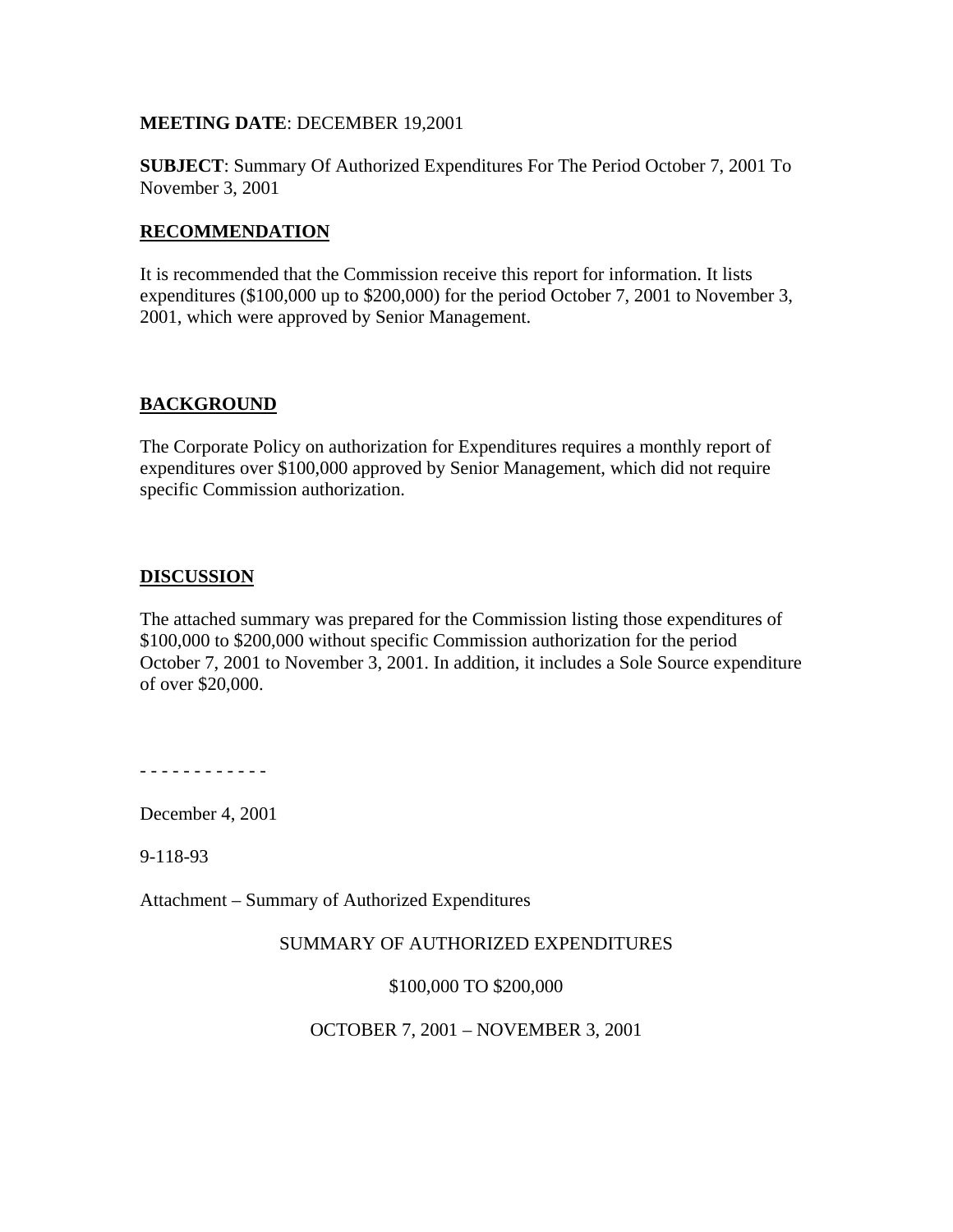| <b>BRANCH</b>                            | <b>PURCHASE</b><br><b>ORDER</b> | <b>VENDOR/CONTRACTOR</b>        | <b>DESCRIPTION</b>                                                                                                                                                                                                                                |  |
|------------------------------------------|---------------------------------|---------------------------------|---------------------------------------------------------------------------------------------------------------------------------------------------------------------------------------------------------------------------------------------------|--|
| <b>Department</b>                        | NO.                             |                                 |                                                                                                                                                                                                                                                   |  |
| <b>OPERATIONS</b>                        |                                 |                                 |                                                                                                                                                                                                                                                   |  |
| <b>Service Planning</b>                  | PC34987                         | <b>Novax Industries</b>         | Supply of R.F. (Rad<br>required for Arrow.<br>transmitters are inst<br>they are able to acti<br>systems being imple<br>routes; this reduces<br>allows the routes to<br>efficiently.                                                               |  |
|                                          |                                 |                                 |                                                                                                                                                                                                                                                   |  |
|                                          |                                 |                                 |                                                                                                                                                                                                                                                   |  |
| <b>Signals/Electrical/Communications</b> | PP124374                        | Power Engineering               | Supply of 18 Impede<br>untuned. This is use<br>the signal system on<br>subway line.                                                                                                                                                               |  |
|                                          |                                 |                                 |                                                                                                                                                                                                                                                   |  |
|                                          |                                 |                                 |                                                                                                                                                                                                                                                   |  |
| <b>EXECUTIVE</b>                         |                                 |                                 |                                                                                                                                                                                                                                                   |  |
| <b>Information Technology Services</b>   | PC34956                         | <b>Asset Computer Personnel</b> | <b>Consultant Services</b><br>Analyst was require<br>2001 rollout through<br><b>Commission's MAX</b><br>a comprehensive as.<br>management system<br>efficient creation an<br>and compiles asset r<br>database that allow.<br>preventing serious p |  |
|                                          |                                 |                                 | <b>SOLE SOURCE: T</b><br>originally selected a<br>RFP in May 2001.<br>candidate had selec<br>to contract award a                                                                                                                                  |  |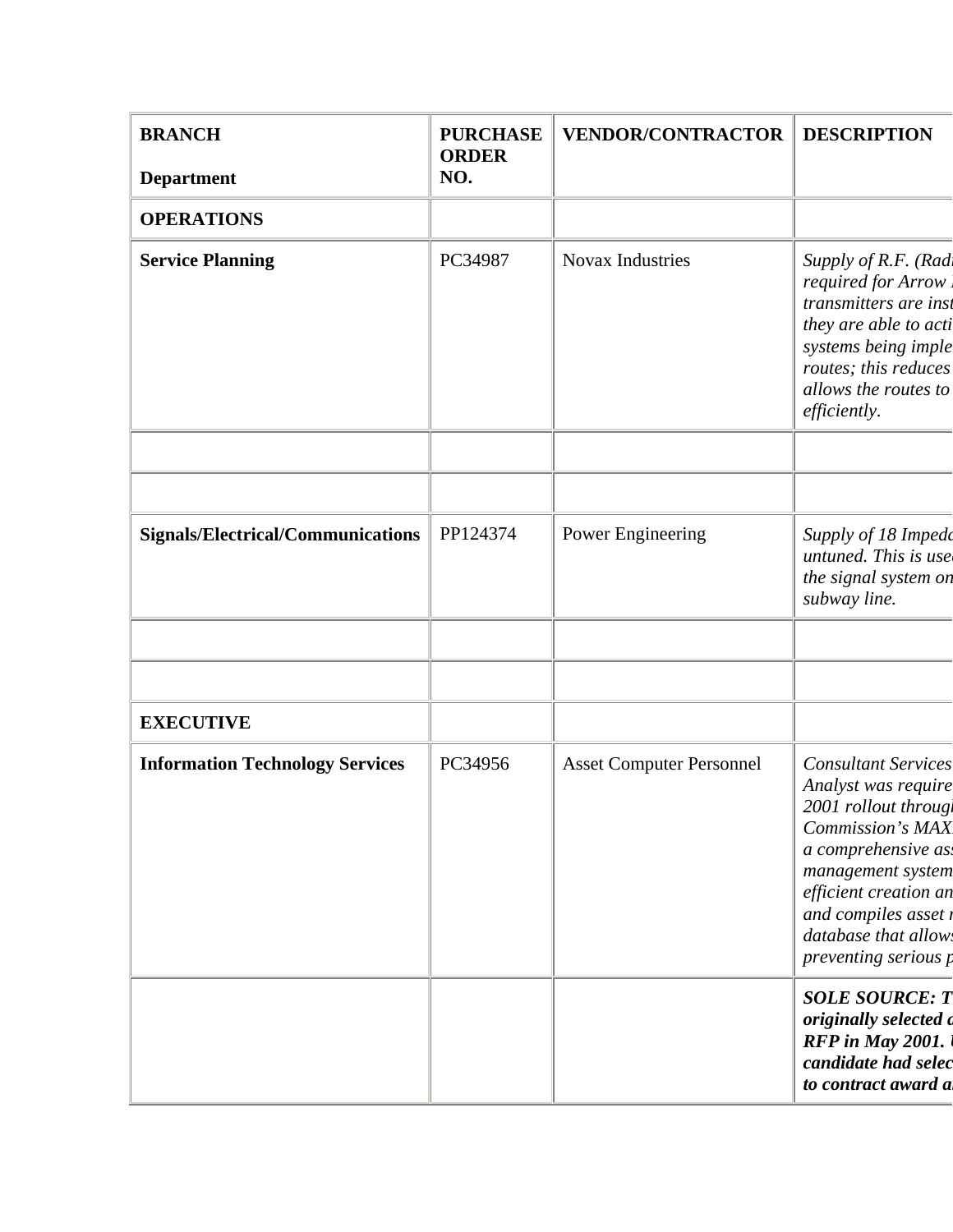|                                    |         |                                 |                                            |                          |                               | However, this cand<br>available and was a<br>service.                                                                                                                                                                                                                                                                                                                                             |  |
|------------------------------------|---------|---------------------------------|--------------------------------------------|--------------------------|-------------------------------|---------------------------------------------------------------------------------------------------------------------------------------------------------------------------------------------------------------------------------------------------------------------------------------------------------------------------------------------------------------------------------------------------|--|
|                                    |         | PC34930                         |                                            | AT&T Canada              |                               | Provision of an Exte<br>consisting of the sup<br>technical assistance<br>the firewall to repla<br>currently in product<br>provide External Fi.<br>Toronto Transit Cor<br><b>Information Systems</b><br>from unauthorised a                                                                                                                                                                        |  |
|                                    |         |                                 |                                            |                          |                               |                                                                                                                                                                                                                                                                                                                                                                                                   |  |
| <b>BRANCH</b><br><b>Department</b> | NO.     | <b>PURCHASE</b><br><b>ORDER</b> |                                            | <b>VENDOR/CONTRACTOR</b> |                               | <b>DESCRIPTION</b>                                                                                                                                                                                                                                                                                                                                                                                |  |
| <b>CORPORATE</b>                   |         |                                 |                                            |                          |                               |                                                                                                                                                                                                                                                                                                                                                                                                   |  |
| <b>Corporate Security</b>          | PC35134 |                                 | <b>Citiguard Security Services</b><br>Inc. |                          | Provision of Security Service |                                                                                                                                                                                                                                                                                                                                                                                                   |  |
|                                    |         |                                 |                                            |                          |                               | <b>SOLE SOURCE: As of Octo</b><br><b>Commission assumed respoi</b><br>services at the station from 1<br>contractor.<br>An RFP had been issued for<br>services. However, the RFP<br>current service provider (Ell<br><b>Citiguard Security Services</b><br>information to the bidders re<br><b>Standards Act, 2000, S.O. 20</b><br>(such as job descriptions, ho<br>benefit packages, etc.) in suj |  |
|                                    |         |                                 |                                            |                          |                               |                                                                                                                                                                                                                                                                                                                                                                                                   |  |
|                                    |         |                                 |                                            |                          |                               | Therefore, the RFP was can<br>contracted with the current                                                                                                                                                                                                                                                                                                                                         |  |